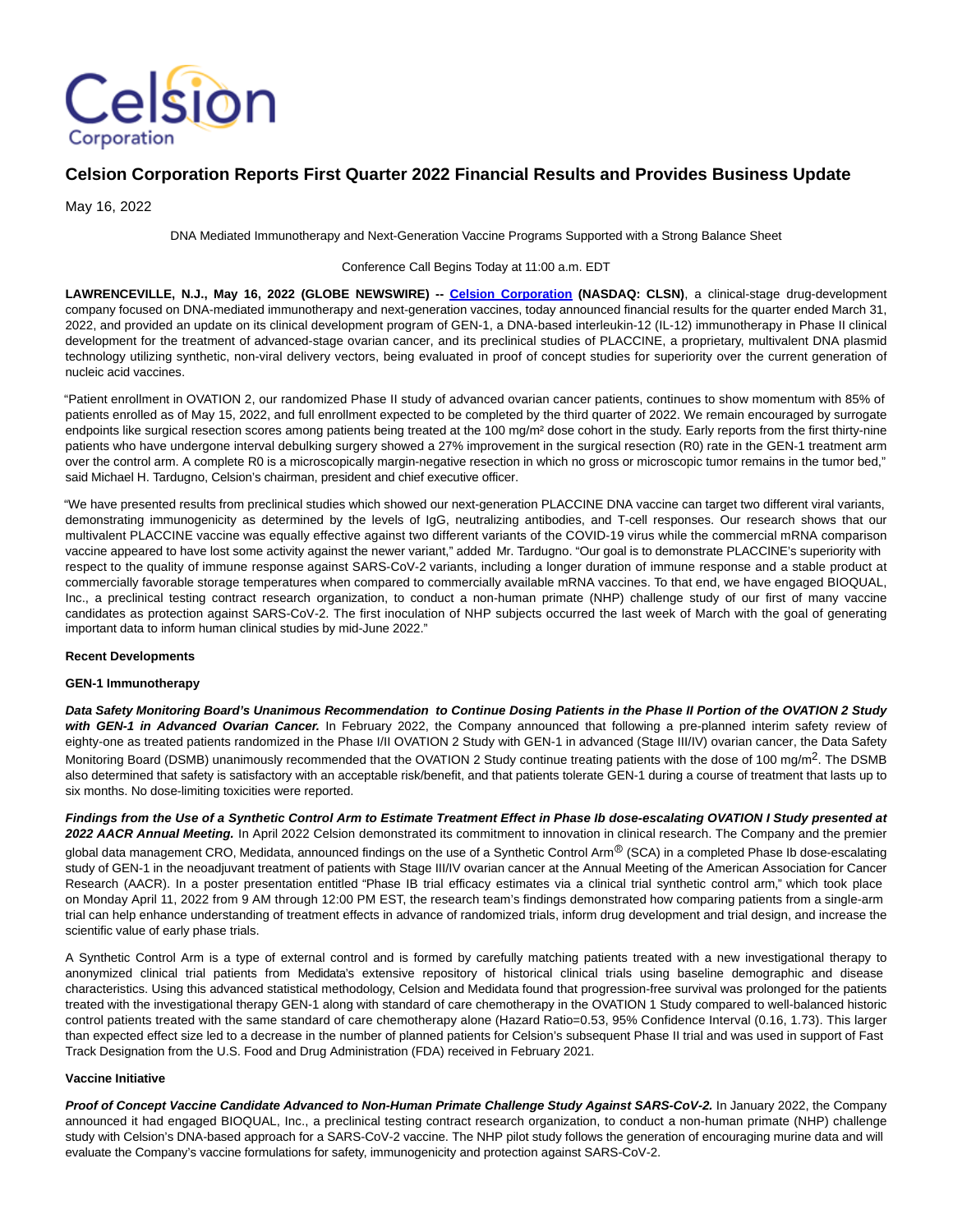In completed preclinical studies, Celsion demonstrated safe and efficient immune responses including IgG response, neutralizing antibodies and T-cell responses that parallel the activity of commercial vaccines following intramuscular (IM) administration of novel vaccine compositions expressing a single viral antigen. In addition, vector development has shown promise of neutralizing activity against a range of SARS-CoV-2 variants. Celsion's novel DNA-based vaccines are based on a simple intramuscular injection that does not require viral encapsulation or special equipment for administration. Ongoing directional and technical guidance from our Vaccine Advisory Board, which is comprised of leaders in commercial vaccine development, virology, vector engineering and drug development, has been invaluable as we approach this critical advancement in our platform development program. We expect NHP studies to begin during the second quarter of 2022 with the goal of generating important data to inform human clinical studies.

**PLACCINE Vaccine Platform Technology Highlighted During Oral Presentation at the World Vaccine Congress.** In April 2022, the Company presented its PLACCINE platform technology at the World Vaccine Congress which took place in Washington D.C. In an oral presentation during a Session on Cancer and Immunotherapy, Dr. Khursheed Anwer, Celsion's Chief Science Officer, highlighted the Company's technology platform in his presentation entitled: "Novel DNA Approaches for Cancer Immunotherapies and Multivalent Infectious Disease Vaccines." PLACCINE is one of three platform technologies Celsion has for a range of therapeutics in oncology and immunotherapy. A copy of Dr. Anwer's presentation is available on the investor portion of the Celsion website under [Scientific Presentations.](https://www.globenewswire.com/Tracker?data=LACLeVsehllaQ2T8yPQYACou0ad6uSTWASY78CGwUa-1wlcr6sw09fO3UYqMKvwOjRZvUFUfIO29DEiyTWjpEp_KAuSwdIWok2bPWPchzj0cCG37b_EJIxLa4uUTKaD3B-Dalvdygh5FNjEcTgMbinI3jJaWta8rpzxbzua8aV8a_THUJ0Uob8yXfk6i8x9oPhGupYM0_Uqk9mDPJn023nzBu7FLvORMHDGX5asRuaCHatU-aYavGS6zPvmNGHEyRh2nUHHjmUb3r8ddBe_IwmMdr-Inf1wfh6XG4eGTusN9I8_ExkuSDZby2i4JtkVrWX_VWyjmpsfb7pqrWyulUQ==)

PLACCINE is demonstrating the potential to be a platform for a range of infectious disease that provides for rapid design capability for targeting two or more different variants of a single virus in one vaccine. There is a clear public health need for vaccines today that address more than one strain of viruses, like COVID-19, which have fast evolving variant capability. Murine model data has thus far been encouraging and suggests that the Company's approach provides not only flexibility, but also the potential for efficacy comparable to benchmark COVID-19 commercial vaccines with durability to protect expected to be greater than 6 months.

In the murine model, our multivalent PLACCINE vaccine targeted against two different variants showed to be immunogenic as determined by the levels of IgG, neutralizing antibodies, and T-cell responses. Additionally, our multivalent vaccine was equally effective against two different variants of the COVID-19 virus while the commercial mRNA vaccine appeared to have lost some activity against the newer variant. The Company continues to evaluate our technology and look forward to the results from our ongoing proof-of-concept non-human primate study evaluating our PLACCINE vaccine against the challenge from live SARS-CoV-2 virus in the second quarter, with durability results available in the second half of this year.

#### **Corporate Developments**

**Issuance and Redemption of Convertible Redeemable Preferred Stock.** In January 2022, the Company announced that it had entered into a securities purchase agreement with certain institutional investors to purchase Series A and B convertible redeemable preferred stock for approximately \$28.5 million in gross proceeds. The Series A and Series B preferred stock permitted the holders thereof to vote together with the holders of the Company's common stock on a proposal to effectuate a reverse stock split of the Company's common stock at a special meeting of Company stockholders held on February 24, 2022. The Series A and Series B preferred stock were not permitted to vote on any other matters.

The holders of the Series A and Series B preferred stock had the right to redeem their shares of preferred stock for cash at 105% of the stated value after the Company's stockholders' approval of the reverse stock split. On March 3, 2022, the Company redeemed for cash at a price equal to 105% of the \$300 stated value per share all of its Preferred Stock. As a result, all shares of the Preferred Stock have been retired and are no longer outstanding and Celsion's only class of outstanding stock is its common stock, par value \$0.01 per share. Each share of common stock entitles the holder to one vote.

**Received \$1.4 Million in Non-Dilutive Funding from the Sale of its New Jersey State Net Operating Losses, with an Additional \$3.5 Million Expected in 2022 - 2023.** In February 2022, the Company announced it has received \$1.4 million in net cash proceeds from the sale of approximately \$1.5 million of its unused New Jersey net operating losses (NOLs). The NOL sales cover the tax year 2020 and are administered through the New Jersey Economic Development Authority's (NJEDA) Technology Business Tax Certificate Transfer Program. The Company plans to sell an additional \$3.5 million of unused New Jersey NOLs available to the Company under the program over the next 2 years. The Technology Business Tax Certificate Transfer Program administered by the NJEDA enables qualified companies to sell up to \$20 million of their unused New Jersey net operating losses and R&D tax credits to unaffiliated, profit-generating corporate taxpayers in the state of New Jersey. The economic development program is designed to allow technology and biotechnology companies with NOLs to turn their tax losses and credits into cash proceeds to fund more R&D, expand its workforce, and cover other allowable expenditures.

**Strengthened Balance Sheet Through Registered Direct Offering of Common Shares totaling \$7.0 Million in Gross Proceeds Priced At-The-Market under NASDAQ Rules.** On April 8, 2022, the Company announced the closing of a registered direct offering of 1,328,274 shares of common stock at a purchase price of \$5.27 per share, resulting in gross proceeds of \$7.0 million, before deducting placement agents' fees and expenses. Celsion intends to use the net proceeds for general corporate purposes, including research and development activities, capital expenditures and working capital.

#### **Financial Results for the Three Months Ended March 31, 2022**

Celsion reported a net loss for the first quarter of 2022 of \$10.5 million (\$1.82 per share) compared with a net loss of \$5.7 million (\$3.31 per share) in 2021. Operating expenses were \$6.0 million for the first quarter in 2022, which represented a \$0.5 million (8%) increase from \$5.5 million for the first quarter of 2021.

Net cash used for operating activities was \$8.0 million for the first quarter of 2022, compared with \$4.7 million for the comparable prior-year period. This increase is attributable to higher non-operating expenses (interest expense related to the one-time sale and subsequent redemption of \$30 million convertible, redeemable preferred stock during the first quarter of 2022). The Company had \$47.3 million in cash, investments and restricted cash as of March 31, 2021. Combined with \$6.5 million of net proceeds received from the sale of equity in a registered direct offering that closed on April 8, 2022, along with \$3.5 million in future planned sales of the Company's State of New Jersey NOLs, the Company believes it has sufficient capital resources to fund its operations into the second quarter of 2025.

Research and development expenses were \$3.1 million for the first quarter of 2022, an increase of \$0.5 million or 20% from \$2.6 million for the comparable period in 2021. R&D costs associated with the development of GEN-1 to support the OVATION 2 Study as well as development of the PLACCINE DNA vaccine technology platform increased to \$1.9 million in the first quarter of 2022 compared to \$1.4 million in the same three-month period of 2021. Costs associated with the OPTIMA Study were \$0.1 million in the first quarter of 2022 and 2021. In July 2020, the Company unblinded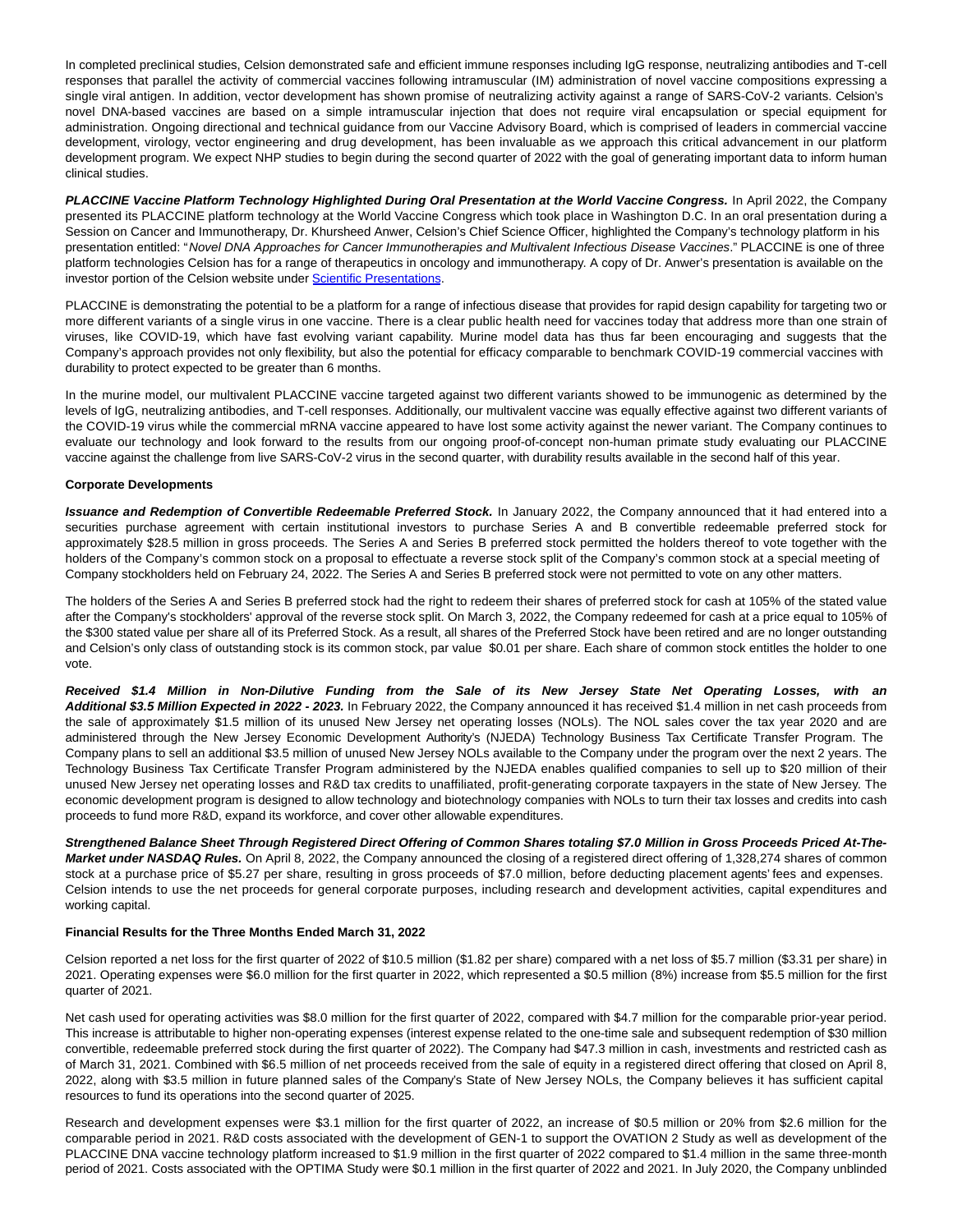the OPTIMA Study at the recommendation of the DMC to halt the study due to futility. Other clinical and regulatory costs were \$0.8 million in the first quarter of 2022 and \$0.6 million the first quarter of 2021. CMC costs decreased to \$0.3 million in the first quarter of 2022 compared to \$0.5 million in in the first quarter of 2021 due to the discontinuation of the ThermoDox® clinical development program in primary liver cancer.

General and administrative expenses were \$2.9 million in each of the first quarters of 2022 and 2021. Lower non-cash stock compensation expense of \$0.4 million was offset by higher salaries and benefits, higher professional fees (largely legal fees to defend various suits filed after the announcement in July 2020 of the OPTIMA Phase III clinical results) and higher premiums for directors' and officers' insurance in the first quarter of 2022 when compared to same prior year period.

Other non-operating expenses increased to \$4.6 million in the first quarter of 2022 compared to \$0.3 million in the comparable prior year. Interest expense increased by \$4.5 million resulting from the sale and subsequent redemption of \$30 million of Series A & B convertible redeemable preferred stock during the first quarter of 2022.

#### **Conference Call**

The Company is hosting a conference call to provide a business update, discuss first quarter 2022 financial results and answer questions at 11:00 a.m. EDT today. To participate in the call, interested parties may dial 1-888-394-8218 (Toll-Free/North America) or +1-323-794-2588 (International/Toll) and ask for the Celsion Corporation First Quarter 2022 Earnings Call (Conference Code: 7615593) to register ten minutes before the call is scheduled to begin. The call will also be broadcast live on the internet at [www.celsion.com.](https://www.globenewswire.com/Tracker?data=jjSypEnO2A8OsUTwOluXelUGVLCTR8N0atHEJqRP7Oqx_g9WJAaFzUMSmyICHCie-FcqmDwhA80L-CgPhFquXAmKES1BAuWbs5fwQxBhnEULTDtat_wfIl8yt1S2S83aTAMS7FTiJXret6zqtliRTPmncyY8bZiJPtmXDEQxaP2xFk1ddsq9xrdVUsY5CoaerUyoCnfIUygPDJNF5ZtbICpcRH8t--55nIhh6crXQ5w=) The call will be archived for replay on Monday, May 16, 2022, and will remain available until May 30, 2022. The replay can be accessed at +1-719-457-0820 or 1-888-203-1112 using Conference ID: 7615593. An audio replay of the call will also be available on the Company's website[, www.celsion.com,](https://www.globenewswire.com/Tracker?data=jjSypEnO2A8OsUTwOluXesaMQkfipzK5KS2jKW7vcN1cbc4FcdVp2ikxPZrjRX6yGcZYiEofdVQzsFNjE7-iLeQTxitfdR2RhN5G1bOZXrVHq8eNJq-XdzpDQLG7HGMMjnAgvi6Nb-whqZs8VyJzd6fur9qHzxDfWayV28XoKtKwRisXq3XV4s3HvWVizHLSit3W0SvpvmAZtDOqjROjTYMymnuSuXZui0NsznHvsAg=) for 90 days after 2:00 p.m. EDT Monday, May 16, 2022.

#### **About Celsion Corporation**

Celsion is a fully integrated, clinical-stage biotechnology company focused on advancing a portfolio of innovative cancer treatments, including immunotherapies and DNA-based therapies, and a platform for the development of nucleic acid vaccines currently focused on SARS-CoV-2. The company's product pipeline includes GEN-1, a DNA-based immunotherapy for the localized treatment of ovarian cancer. Celsion also has two feasibility-stage platform technologies for the development of novel nucleic acid-based immunotherapies and other anticancer DNA or RNA therapies. Both are novel synthetic, non-viral vectors with demonstrated capability in nucleic acid cellular transfection. For more information on Celsion, visit [www.celsion.com.](https://www.globenewswire.com/Tracker?data=jjSypEnO2A8OsUTwOluXevMssGR76Fdtq7K29jlpW_BHAbzU_0yOktZiW7UmQZmomsRYTUwSWF1u03O_kuTTgXIUmUYTm9BtyEtLEYtlQ8GhewPzakTMdR1UPIkMV6oCjs8PsJxAL0KHaQemxCQd7i3L5K_d8rTkUP3LiD1r7ir8En81gAhKwp8k82bGSA8Wz27A3Z9HBN0GqbGUjKFQzyWydm6CZkMxBxLEmdKx1Hg=)

### **Forward Looking Statements**

Forward-looking statements in this release are made pursuant to the "safe harbor" provisions of the Private Securities Litigation Reform Act of 1995. These statements are subject to a number of risks and uncertainties, many of which are difficult to predict, including, unforeseen changes in the course of research and development activities and in clinical trials; the uncertainties of and difficulties in analyzing interim clinical data, particularly in small subgroups that are not statistically significant; FDA and regulatory uncertainties and risks; the significant expense, time, and risk of failure of conducting clinical trials; the need for Celsion to evaluate its future development plans; possible acquisitions or licenses of other technologies, assets or businesses; possible actions by customers, suppliers, competitors, regulatory authorities; and other risks detailed from time to time in Celsion's periodic filings with the Securities and Exchange Commission. Celsion assumes no obligation to update or supplement forward-looking statements that become untrue because of subsequent events, new information or otherwise.

## **Celsion Investor Contact**

Jeffrey W. Church 609-482-2455 [jchurch@celsion.com](https://www.globenewswire.com/Tracker?data=CErJbUrurvVedyddHSY-_mDN9NzOR9Lph0c6c9UHAYtJSGfnQmS0qoooMRtIKRiCqBsgcYFxO4Y4ulOvnsF7WPYx8hDO0uFNhxOt1v4f6Lw=)

## **LifeSci Investor Relations**

Monique Kosse 212-915-3820 [monique@lifesciadvisors.com](https://www.globenewswire.com/Tracker?data=sXFk_dXsnneV7vwF4V7_UWH24IyJo6kfc56_gqFuH6uBPD09BsfVfxCOeode5tfoIM-psovLJvJE6Wnq31pYlZ1mTR1XiJ81vEePZrKkJFgITf2OhJoWfCpHE2oeycdh)

## **Celsion Corporation Condensed Statements of Operations (in thousands except per share amounts)**

|                            |         | Quarter Ended March 31, |  |  |
|----------------------------|---------|-------------------------|--|--|
|                            | 2022    | 2021                    |  |  |
| <b>Licensing revenue</b>   | \$      | 125<br>125<br>\$        |  |  |
| <b>Operating expenses:</b> |         |                         |  |  |
| Research and development   | 3,095   | 2,571                   |  |  |
| General and administrative | 2,872   | 2,937                   |  |  |
| Total operating expenses   | 5,967   | 5,508                   |  |  |
| Loss from operations       | (5,842) | (5, 383)                |  |  |

#### **Other income (expense):**

Loss from change in valuation of earn-out milestone liability developed and the control of the control of the control of the control of the control of the control of the control of the control of the control of the control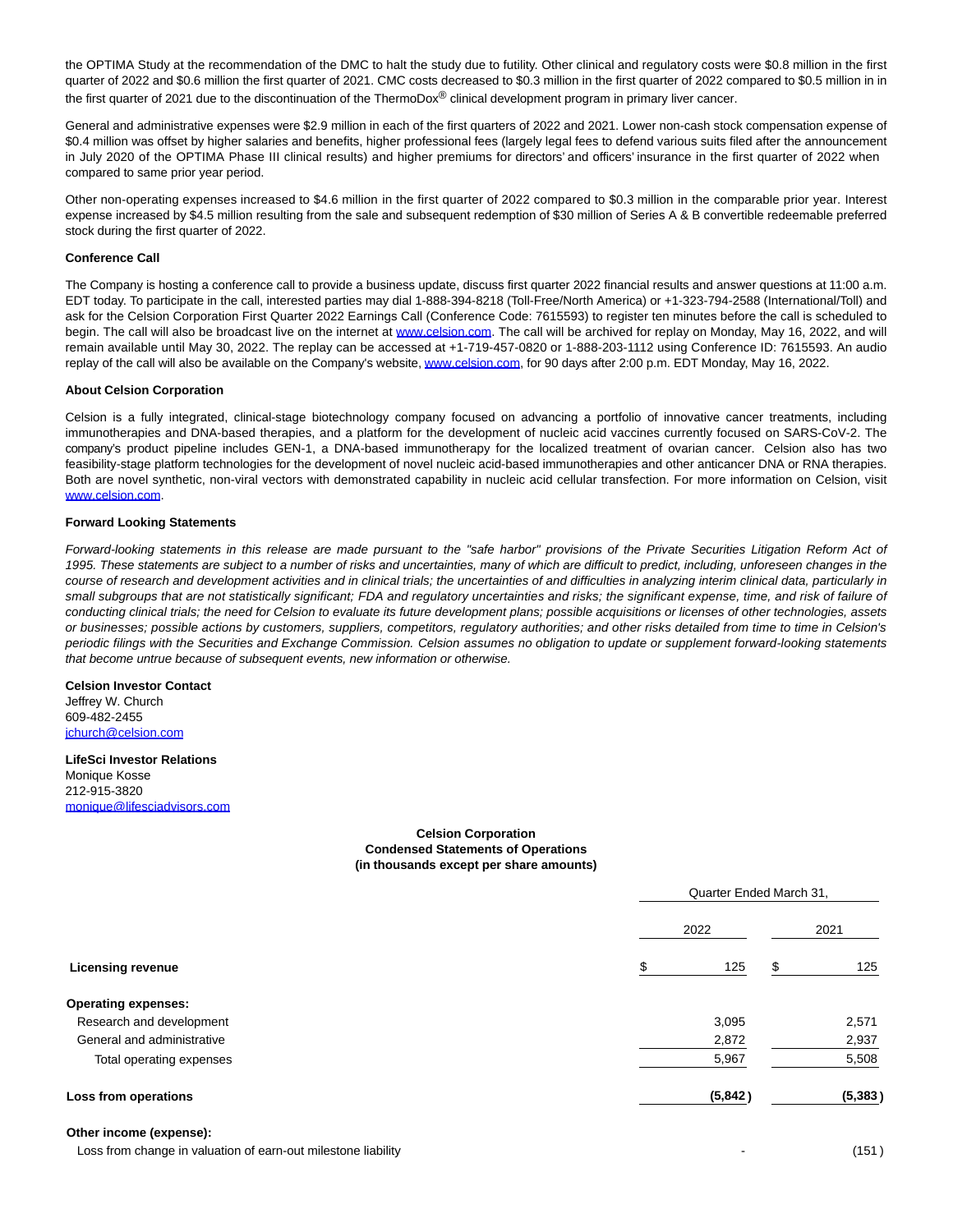| Interest expense on preferred stock                             | (4,552)         |               |
|-----------------------------------------------------------------|-----------------|---------------|
| Interest expense on loan facility                               | (94)            | (158)         |
| Investment and other income                                     | 14              | 3             |
| Total other expense                                             | (4,632)         | (306)         |
| <b>Net loss</b>                                                 | (10, 474)<br>\$ | \$<br>(5,689) |
| Net loss per common share                                       |                 |               |
| <b>Basic and diluted</b>                                        | \$<br>(1.82)    | \$<br>(3.31)  |
| Weighted average shares outstanding<br><b>Basic and diluted</b> | 5,770           | 1,720         |

## **Celsion Corporation Selected Balance Sheet Information (in thousands)**

| <b>ASSETS</b>                                                          | March 31, 2022 |            | December 31, 2021 |
|------------------------------------------------------------------------|----------------|------------|-------------------|
| <b>Current assets</b>                                                  |                |            |                   |
| Cash and cash equivalents                                              | \$             | 28,362     | \$<br>19,586      |
| Investment securities and interest receivable on investment securities |                | 12,959     | 29,912            |
| Advances, deposits on clinical programs and other current assets       |                | 2,545      | 2,448             |
| <b>Total current assets</b>                                            |                | 43,866     | 51,946            |
| <b>Property and equipment</b>                                          |                | 488        | 477               |
| Other assets                                                           |                |            |                   |
| Restricted cash invested in money market account                       |                | 6,000      | 6,000             |
| Deferred tax asset                                                     |                |            | 1,383             |
| In-process research and development                                    |                | 13,366     | 13,366            |
| Operating lease right-of-use assets, deposits and other assets         |                | 621        | 875               |
| <b>Total other assets</b>                                              |                | 19,987     | 21,624            |
| <b>Total assets</b>                                                    | \$             | 64,341     | \$<br>74,047      |
| <b>LIABILITIES AND STOCKHOLDERS' EQUITY</b>                            |                |            |                   |
| <b>Current liabilities</b>                                             |                |            |                   |
| Accounts payable and accrued liabilities                               | \$             | 5.757      | \$<br>5.721       |
| Operating lease liability - current portion                            |                | 517        | 549               |
| Deferred revenue - current portion                                     |                | 500        |                   |
| <b>Total current liabilities</b>                                       |                | 6,649      | 6,770             |
| Earn-out milestone liability                                           |                | 5,396      | 5,396             |
| Notes payable - noncurrent portion                                     |                | 5,900      | 5,854             |
| Operating lease liability - noncurrent portion                         |                | 131        | 231               |
| <b>Total liabilities</b>                                               |                | 18,076     | 18,251            |
| Stockholders' equity                                                   |                |            |                   |
| Common stock                                                           |                | 58         | 58                |
| Additional paid-in capital                                             |                | 388,601    |                   |
| Accumulated other comprehensive gain (loss)                            |                | (59)       | (8)               |
| Accumulated deficit                                                    |                | (343, 244) | (332, 770)        |
|                                                                        |                | 46,350     | 55,881            |
| Less: Treasury stock                                                   |                | (85)       | (85)              |
| <b>Total stockholders' equity</b>                                      |                | 46,265     | 55,796            |
| Total liabilities and stockholders' equity                             | \$             | 64,341     | \$<br>74,047      |